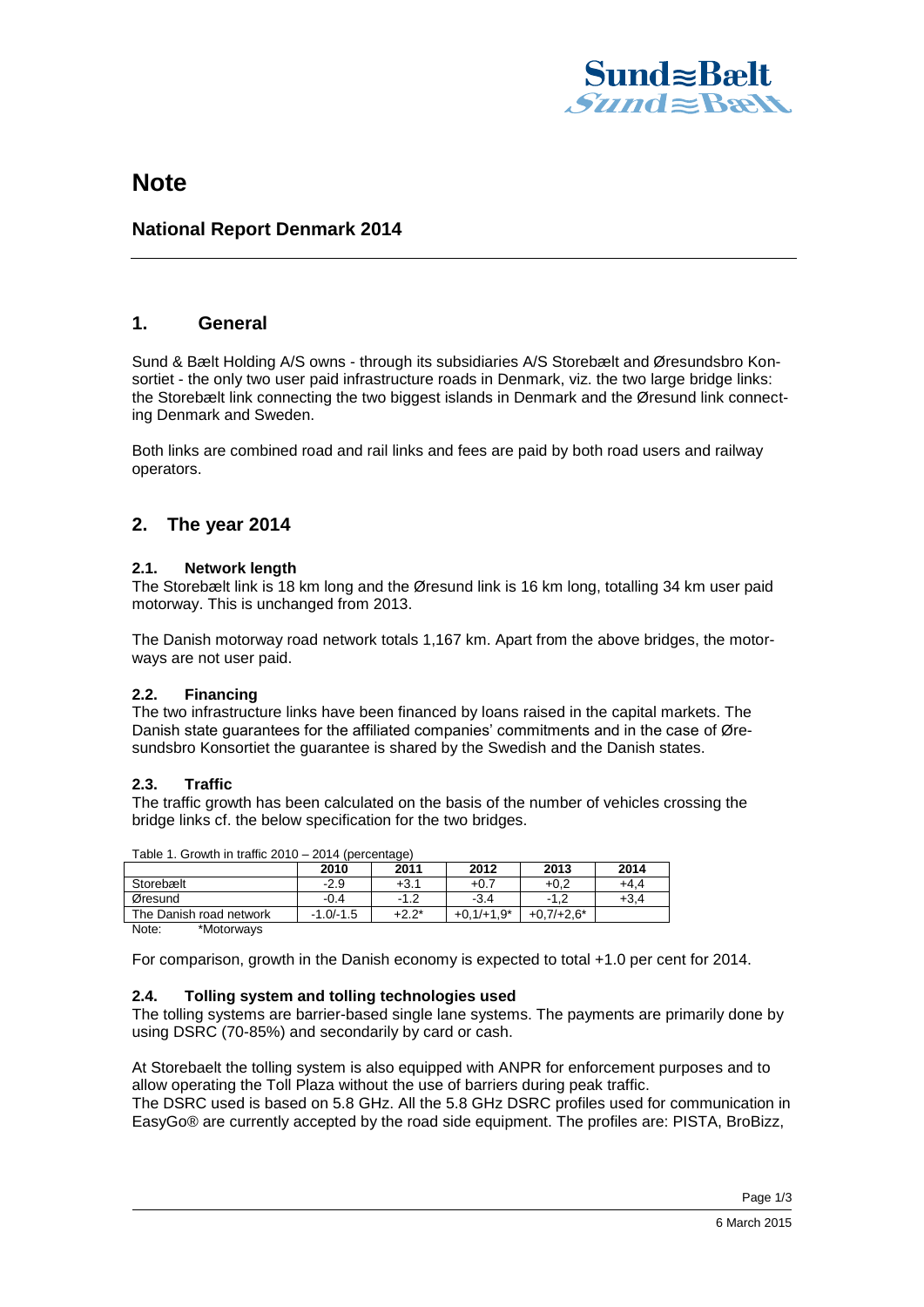

ØresundBizz, AutoPASS, GO Box and EN15509. The RSE supports EN15509 with both security level 0 and 1. All new OBE must be according to EN 15509.

#### **2.5. Tolls**

Below are stated the price per passage and the price per driven km for private cars and HGVs, respectively. It should be noted that the price per km is very high as it covers infrastructures comprising bridges and tunnels for which construction costs have been very high. The construction cost for Storebælt inclusive of land works totalled DKK 36 billion (EUR 4.8 billion) and for Øresund exclusive of land works DKK 19.6 billion (EUR 2.6 billion).

#### Table 2. Fees 2014

|              | <b>Storebælt</b>     |              | Øresund                     |              |  |
|--------------|----------------------|--------------|-----------------------------|--------------|--|
| <b>EUR</b>   | Price per<br>passage | Price per km | <b>Price per</b><br>passage | Price per km |  |
| Private cars | $32*$                | 1.8          | $45***$                     | 2.8          |  |
| HGVs 10-20 m | 150**                | 8.4          | $129***$                    | 8.0          |  |

Notes: \* A 5 pct. reduction is granted in ETC lanes. Further, reductions of up to 40 pct. can be obtained on special days, and for periods during the day. Special commuter products offer reductions of up to 67 pct.

\*\*\*\* Reductions of up to 65 pct. are granted.

#### **2.6. Revenues**

Table 3. Revenues 2014/2013

|                | 2014  |            | 2013       |            | Growth pct. |  |
|----------------|-------|------------|------------|------------|-------------|--|
| <b>Million</b> | DKK   | <b>EUR</b> | <b>DKK</b> | <b>EUR</b> | (basis DKK) |  |
|                |       |            |            |            |             |  |
| Storebælt      | 2,785 | 374        | 2,637      | 353        | $+5,6$      |  |
| Øresund        | 1.211 | 163        | .143       | 153        | +5.9        |  |
| Total          | 3.996 | 537        | 3,780      | 507        | +5.7        |  |

Note: The figures in EUR are based on the rate of exchange late 2013 of 746.03 and late 2014 of 744.36, respectively

#### **2.7. Safety**

Table 4. Safety 2014/2013

|                       | <b>Storebælt</b> |      |                          | Øresund |      |              |
|-----------------------|------------------|------|--------------------------|---------|------|--------------|
| Number for 10 million |                  |      | Variation in             |         |      | Variation in |
| km. travelled         | 2014             | 2013 | pct.                     | 2014    | 2013 | pct.         |
| Personal injury rate  |                  | 0.21 | $\overline{\phantom{a}}$ | 0.05    | 0.05 |              |
| Fatal accident rate   |                  |      |                          |         |      |              |
| Rate of dead          |                  |      |                          |         |      |              |

#### **2.8. Long-term forecasts and tendencies**

#### *2.8.1. Fehmarnbelt*

Femern A/S, which is a 100 per cent owned subsidiary of the Sund & Bælt Group, is responsible for the planning and construction of a fixed link between Denmark and Germany across the Fehmarnbelt. The link will be the world's longest immersed road/rail tunnel.

<sup>\*\*</sup> A 5 pct. reduction is granted in ETC lanes. Further, special quantity discounts of up to 8 pct. are granted. \*\*\* Different products are offered granting discounts of up to 53 pct. Commuters may obtain reductions of up

to 90 pct.